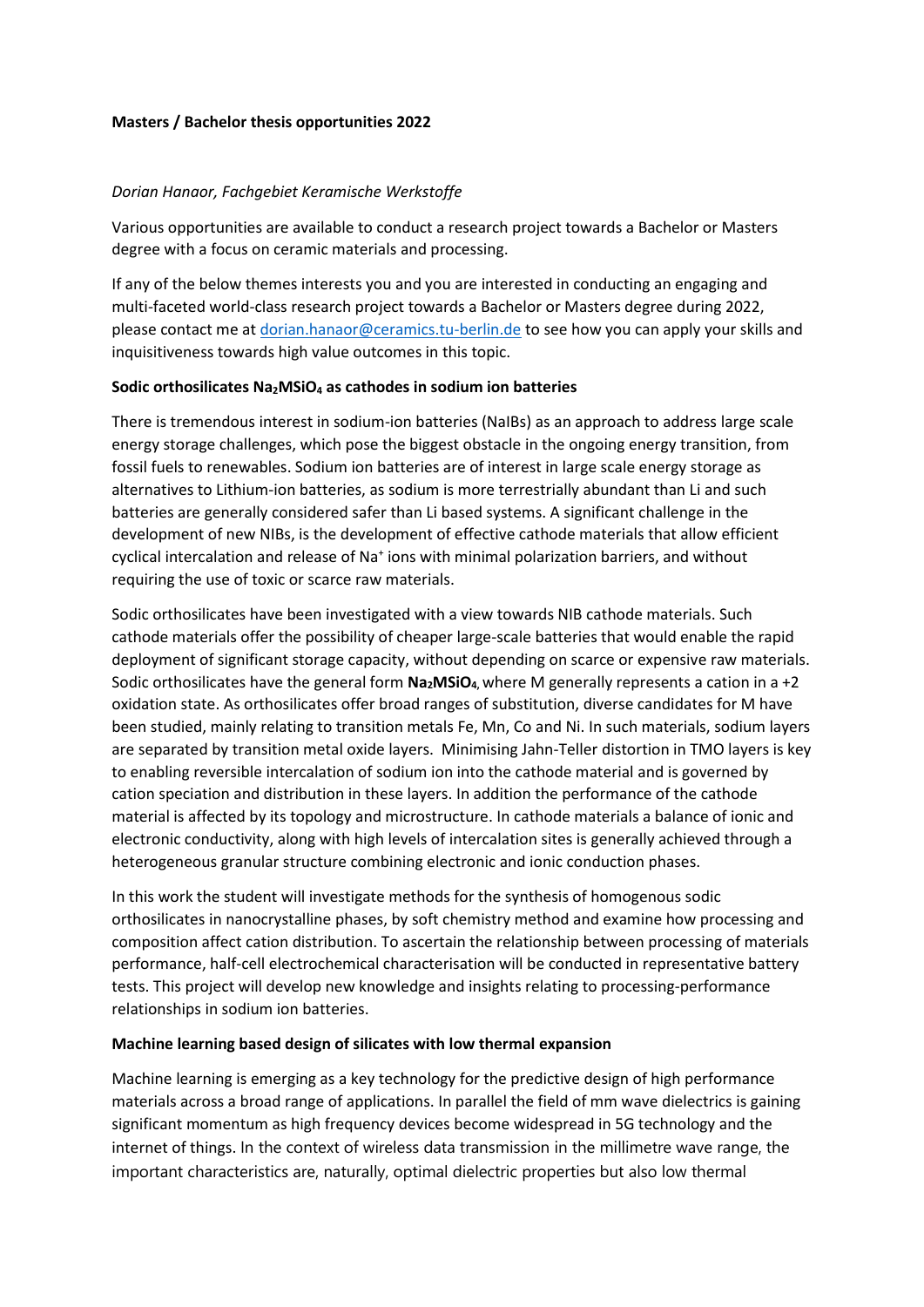expansion and high thermal conductivity to allow for easy integration in e.g. hard ceramic substrate applications as well as good heat dissipation [1]. Silicate materials have been identified as a class of materials that can combine all these properties, as they are already well studied in terms of low permittivity and high quality factors towards implementation into prospective high frequency dielectric applications.

Promising thermal expansion behaviour has been observed for some alkali earth orthosilicates such as Ba2SiO4, Sr2SiO4, or Ca2SiO4 [2]. Further, a near zero coefficient of thermal expansion (CTE) has also been found for the compound HfSiO4 [3]. Inspired by this, and with a view towards gleaning a better understanding of the origins of these phenomena, here at Fachgebiet Keramische Werkstoffe we used deep learning techniques based on CrabNet to generate direct predictions of the thermal expansion coefficient as well as uncertainty in Nesosilicates.

In this project the student will experimentally examine thermal expansion in silicate ceramics based on TiSiO<sub>4</sub> and together we will gain deeper insights into the design of future mm wave dielectric materials with optimised physical properties.

This project is suitable for those who have some initial experience and familiarity with Python and Machine Learning.

[1] M. L. Minges, Electronic Materials Handbook: Packaging, ASM International, 1989, vol. 1, pp. 334–335.

[2] J. Tony and M. T. Sebastian, Mater. Lett., 2010, 65, 891.

[3] Varghese, Jobin, et al. Dalton Transactions 44.11 (2015): 5146-5152.

## **Bone-tissue-Engineering: Additive manufacturing and sintering of Hollow Strut polycrystalline silicate ceramic scaffolds**

A recent capability developed at Fachgebiet Keramische Werkstoffe relates to the fabrication of hollow strut scaffolds. These scaffolds offer advantages in terms of specific strength, bioactivity and transport, making it possible to achieve higher performance in bone-tissue engineering scaffolds.

In this project the student will gain experience implementing a brand-new 3D printing method for state- of the art bioceramics based on materials with the composition  $Sr_xCa_{1-x}Cu_yMg_{1-y}Si_2O_6$ . The focus of the research will be to determine the role of processing, specifically sintering, structure and composition on the mechanical and biological performance of these novel bone scaffolds.